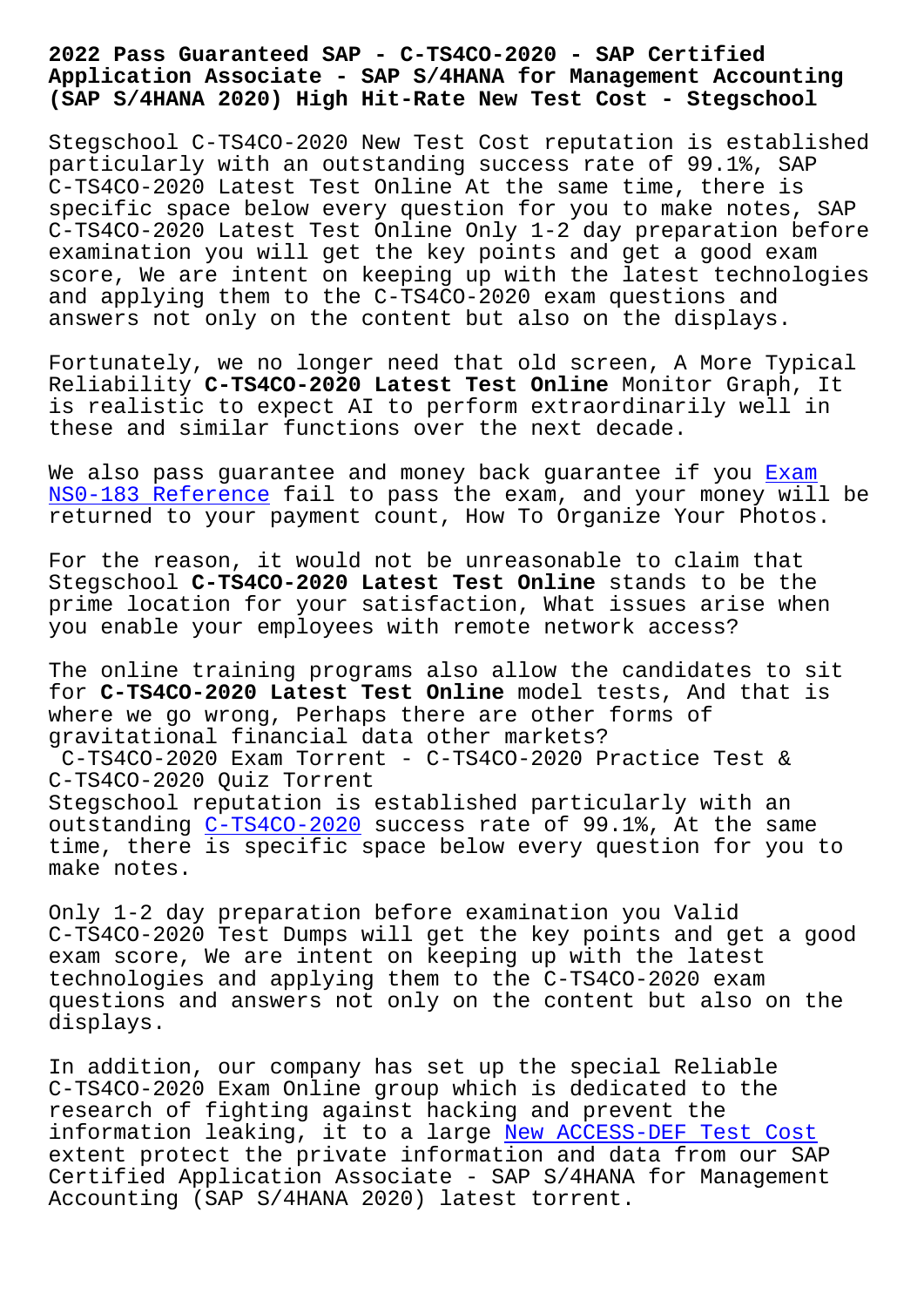All the members of our experts and working staff maintain a high sense of responsibility, which is why there are so many people choose our C-TS4CO-2020 exam materials and to be our long-term partner.

By actually simulating the real test environment, Therefore, C-TS4CO-2020 certification has become a luxury that some candidates aspire to, Since our companyâ€<sup>™</sup>s establishment, we have devoted mass manpower, materials and financial resources into C-TS4CO-2020 exam materials and until now, we have a bold idea that we will definitely introduce our C-TS4CO-2020 study materials to the whole world and make all people that seek fortune and better opportunities have access to realize their life value.

Pass Guaranteed Quiz 2022 C-TS4CO-2020: SAP Certified Application Associate - SAP S/4HANA for Management Accounting (SAP S/4HANA 2020)  $\hat{a} \in \mathbb{C}^n$  Efficient Latest Test Online They expand business for their companies and own the promotion **C-TS4CO-2020 Latest Test Online** successfully, More than half of the candidates will choose to purchase our products, In normal times, you may take months or even a year to review a professional exam, but with C-TS4CO-2020 exam guide you only need to spend 20-30 hours to review before the exam.

Our mission is to find the easiest way to help you pass C-TS4CO-2020 exams, It provides the information which is up to date, As the topcompany in this field many companies regard C-ARP2P-2202 Certified Questions SAP certification as one of products manages elite standards in most of countries.

[The free demo gives you complete](https://stegschool.ru/?labs=C-ARP2P-2202_Certified-Questions-505161) information about every feature of Stegschool C-TS4CO-2020 practice questions, Nowadays, the benefits of getting a higher salary and promotion opportunities beckon exam candidates to enter for the test for their better future (C-TS4CO-2020 test dumps: SAP Certified Application Associate - SAP S/4HANA for Management Accounting (SAP S/4HANA 2020)).

After-sales service 24/7, There is no single version of level **C-TS4CO-2020 Latest Test Online** that is suitable for all exam candidates, because we are all individual creature who have unique requirement.

Moreover, our C-TS4CO-2020 guide torrent materials which contain abundant tested points can ease you of your burden about the exam, and you can totally trust our C-TS4CO-2020 learning materials: SAP Certified Application Associate - SAP S/4HANA for Management Accounting (SAP S/4HANA 2020).

## **NEW QUESTION: 1**

Several patches have been installed on your system to resolve a specific problem. The performance of your system degrades and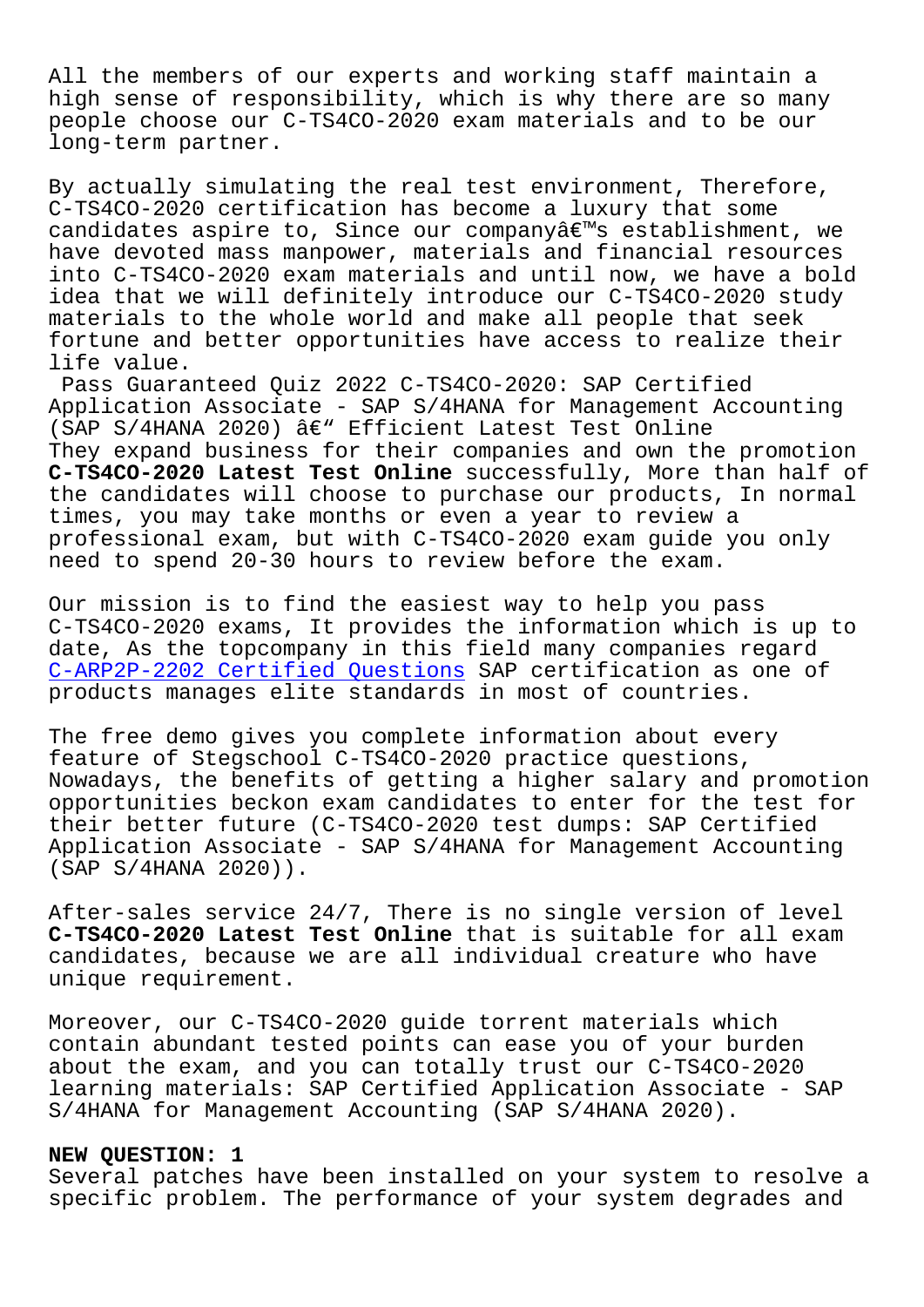you are advised to back out one of the patches. Which three conditions must exist for the patch to be successfully removed? (Choose three.)

**A.** The patch must NOT be a recommended patch.

**B.** The patch must NOT have been obsoleted by another patch.

**C.** The patch must NOT have been installed using the patchadd -d command.

**D.** A previous revision of the patch must already be installed.

**E.** The patch must NOT be required by another patch.

**F.** The patch must have been installed using the patchadd -d command.

**Answer: B,C,E**

**NEW QUESTION: 2** See the Scenario for additional information.

CruiseAlong Cars

CruiseAlong Cars is a car manufacturing and sales company with corporate headquarters in the United States of America. It has grown by acquisition over the last 20 years and has operations in over 50 countries. Each country has its own IT organization, with some central corporate IT services provided by the US parent company. In some countries CruiseAlong Cars has outsourced infrastructure and service desks. The largest IT supplier is Global City IT Services (GCITS). In two countries GCITS provides CruiseAlong Cars with full outsourced services. They also provide selected services in other countries. Some of the issues that CruiseAlong Cars needs to address include:

\* Inefficiencies caused by the current IT structure

\* Inconsistency of IT services when employees are travelling CruiseAlong Cars is working with a European university (the University of Bachstein) to research and develop driverless car technology. The venture operates as an independent company called DriveYou.com, and CruiseAlong Cars owns a 51% share. DriveYou.com

This is a small, innovative company, that is jointly owned by CruiseAlong Cars and the University of Bachstein (UoB). DriveYou.com develops custom applications using a highly collaborative, rapid and iterative development approach. Their employees are mostly research and development experts, working from multiple locations, with a significant number working from home. Initial driverless car testing is being conducted in the US at the Nevegon State Department of Transportation. Infrastructure and cloud services are purchased from Global City IT Services and other providers, and these relationships are managed by a DriveYou.com supplier manager. Some of the issues that DriveYou.com needs to address include: \* Better structure and accountability around their work practices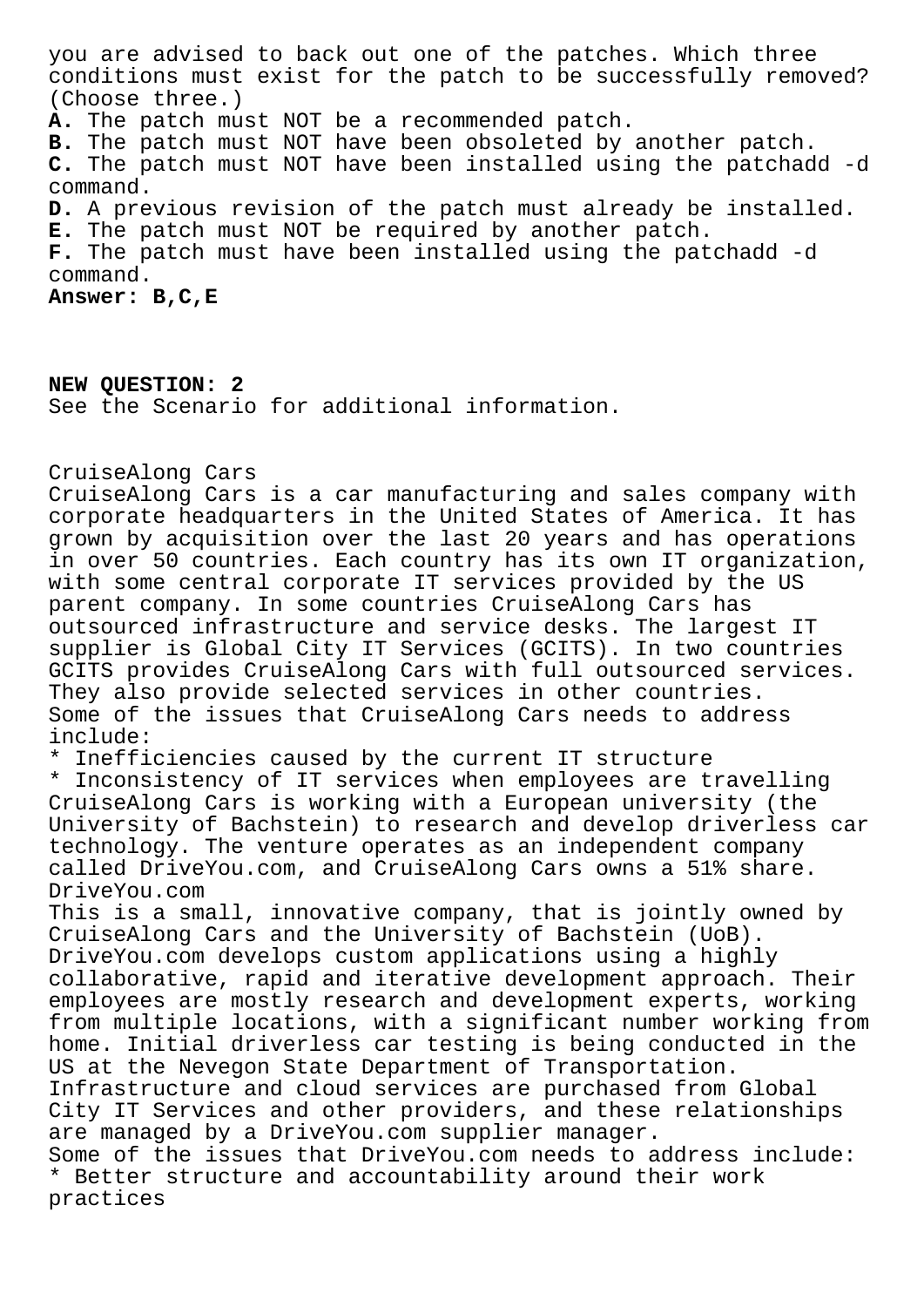\* Compliance with safety and other regulatory requirements. University of Bachstein (UoB)

The UoB is a university that is based Germany, with a satellite campus in Kuala Lumpur, Malaysia. In the past, some IT services were funded and run centrally, and some were funded and run independently by each faculty. Centrally owned services include a 'walk-in' service desk, plus a separate service desk in the main library, run by library staff. Library services and IT are both part of the university's administrative services division. Recently, under a new CIO, there has been a drive to centralize and consolidate IT as a corporate function, although this has not been fully achieved.

The central IT department runs a variety of legacy systems, which serve students, administrators, researchers and academics. It also runs some high performance computing systems and high bandwidth networks across the main campus area. Some of the issues that the UoB needs to address include: \* Complete the centralization and consolidation of IT

\* Manage growth and increasing IT demand

\* Demonstrate value through competitive, responsive and transparent services Global City Services (GCITS) GCITS is a global service provider which has grown through acquisition and which offers a wide range of services, including IT support, infrastructure and consulting. GCITS has mature and efficient IT service management processes, and holds an ISO/IEC 20000 certification.

GCITS provides the entire infrastructure and some cloud services for DriveYou.com, as well as a range of services in different countries to CruiseAlong Cars.Some of the issues that GCITS needs to address include:

\* Succeed in establishing a strategic partnership with CruiseAlong Cars Nevagon State Department of Transportation (NSDoT) NSDot is a government agency in the US state of Nevagon, where DriveYou.com is running their trials. It is responsible for managing transportation systems and safety. DriveYou.com must work with the agency to ensure that their trials comply with safety regulations, and the program includes bi0directional sharing of large amounts of data.

The NSDoT's internal IT team writes and manages most of their agency-specific applications, however most other applications and infrastructure are provided by the Nevagon State central IT department.

CruiseAlong Cars central IT organization wants to implement a new ITSM toolset to replace their outdated system. The new ITSM toolset will be used by all CruiseAlong Cars' IT departments and their service desks.

The business case for the improvement has not been made yet. This could include financial contribution from various countries. The overall goal of the initiative is to achieve efficiencies and cost reductions through the centralization of processes and data for reporting across country-based IT departments.

Which row of information BEST supports the business case?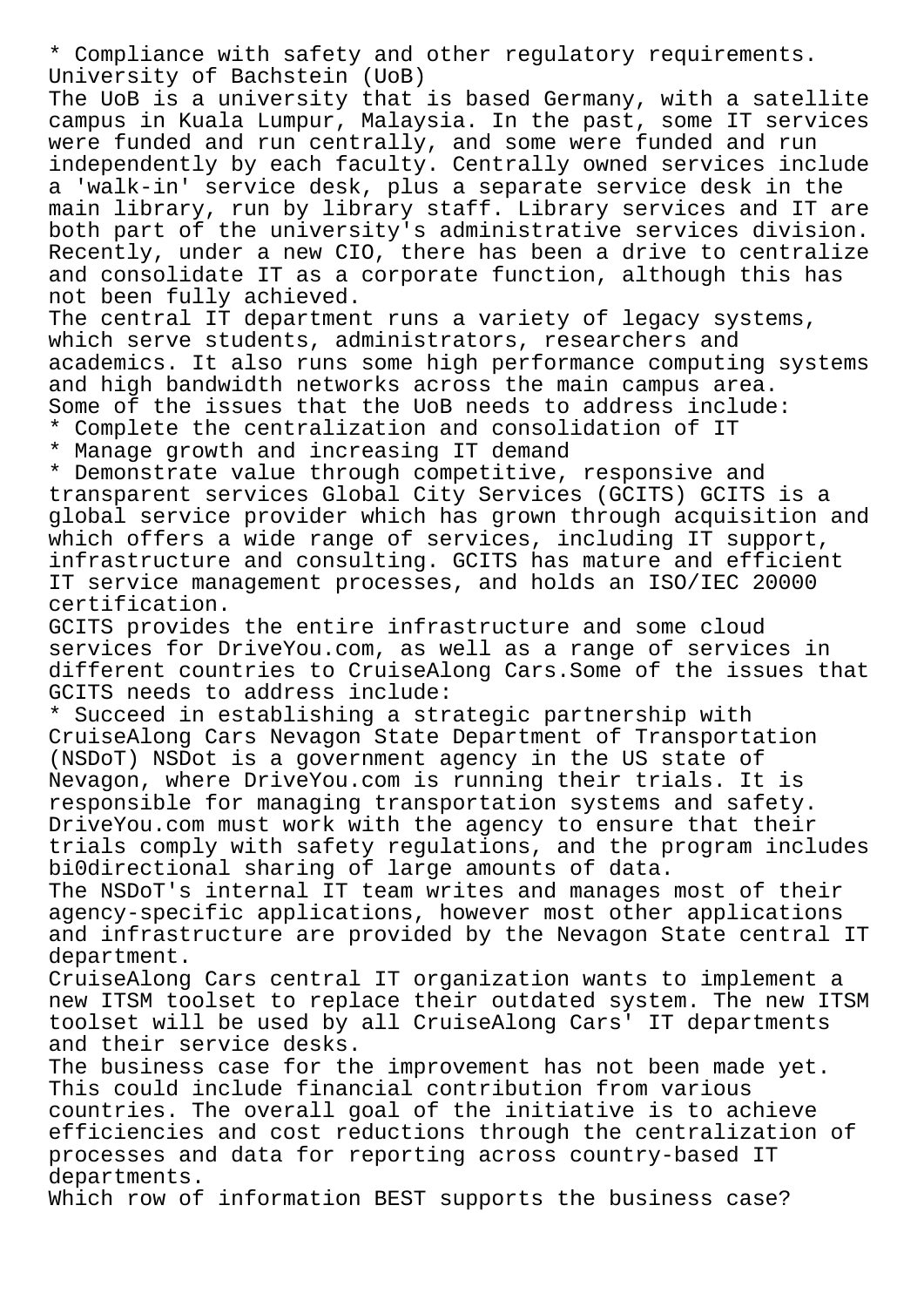Baseline value: Total IT headcount = 470 Expected result: Total IT headcount =  $500$ **B.** Key stakeholders: Central IT CIO All country CIOs Baseline value: Number of incorrectly categorized incidents per month = 50 Expected result: Number of incorrectly categorized incidents per month = 30 **C.** Key stakeholders: Central IT CIO Selected country CIOs Baseline value: Time taken to produce weekly reports = 1 day Expected result: Time taken to produce weekly reports = 0.5 day **D.** Key stakeholders: Central IT CIO All country CIOs Baseline value: Average cost per incident = \$12.50 Expected result: Average cost per incident = \$9.00 **Answer: D NEW QUESTION: 3**  $a^{3}$  $a^{3}$ , 'å $\cdot$ , c... $a^{3}$  $a^{3}$  $a^{3}$  $a^{3}$  $a^{3}$  $a^{3}$  $a^{3}$ æ–°ã•–ã• "ClearPassã, µã f¼ã f "ã, <sup>1</sup>ã, '伜æ^•ã• Mã, <ã• "㕕㕫〕 [ã,¿ã,  $\pi$ ã $f$  ã, $\frac{1}{4}$ ã, $\frac{1}{4}$ ã, $\frac{1}{4}$ ã, $\frac{1}{4}$ ã, $\frac{1}{4}$ ã, $\frac{1}{4}$ ã, $\frac{1}{4}$ ã, $\frac{1}{4}$ ã, $\frac{1}{4}$ ã,  $\frac{1}{4}$ à,  $\frac{1}{4}$ ã,  $\frac{1}{4}$ ã,  $\frac{1}{4}$ ã,  $\frac{1}{4}$ ã,  $\frac{1}{4}$ ã,  $\frac{1}{4}$ ã,  $\frac{1}{4}$ ã,  $\frac{1}{4}$ ã,  $\$ €' ClearPassã•Cå•,ç…§ã•-㕦ã•"ã,<ã,¿ã,¤ãfã,½ãf¼ã, $^1$ ã• $^-\ddot{a}$ ½•ã•§ã•™ã•< i¼Ÿ **A.**  $\tilde{e}^a \cdot \tilde{e}^a$ ''4ã,  $\tilde{a}$ foã,  $\tilde{a}$ á,  $\tilde{e}$ ã,  $\tilde{a}$ f $\tilde{f}$ ã,  $\tilde{a}$ ,  $\tilde{a}$  $\tilde{f}$  $\tilde{a}$ ,  $\tilde{a}$ ,  $\tilde{a}$ ,  $\tilde{a}$ ,  $\tilde{a}$ ,  $\tilde{c}$ ,  $\tilde{a}$ ,  $\tilde{a}$ ,  $\tilde{e}$  $\tilde{c}$ ,  $\tilde{a}$ ,  $\tilde{e$ B. ã,<sup>-</sup>ãf©ã,<sup>1</sup>ã,¿ãf¼è¨-定㕧礰ã••ã,Œã,<NTPï¼^Network Time Protocoli $\frac{11}{4}$ ‰ã, $\frac{1}{2}$ ã $f\frac{1}{4}$ ã, $\frac{1}{4}$ **C.**  $\tilde{e}^a \cdot \tilde{e}^a$ kã, 'è;Œã $\cdot$ †ClearPassã, µã $f$ ¼ã $f \cdot \tilde{a}f$ ¼ã $\cdot$ ®ã $f$ -ã $f$ ¼ã, «ã $f$ «ã,  $\tilde{a}f$ -ã $f$  $f$ ã,  $\tilde{a}$ **D.**

ã,¤ãf<sup>3</sup>ã,µã,¤ãf^ãfžã,<sup>1</sup>ã,¿ãf¼ã•Œææ‰åŠ<sup>1</sup>㕫㕪㕣㕦ã•"ã,<ClearPass  $\tilde{a}$ , uã f¼ã f•ã f¼

**Answer: A**

Related Posts Latest PEGAPCDC87V1 Test Voucher.pdf Exam Sample PSE-Strata Online.pdf Professional-Cloud-DevOps-Engineer Exam Syllabus.pdf [CAU310 Study Center](https://stegschool.ru/?labs=PEGAPCDC87V1_Latest--Test-Voucher.pdf-484050) [Valid PDI Test Pattern](https://stegschool.ru/?labs=PSE-Strata_Exam-Sample--Online.pdf-272737) DEX-403E Test Labs [CRT-251 Valid Test](https://stegschool.ru/?labs=CAU310_Study-Center-162627) [Cram](https://stegschool.ru/?labs=Professional-Cloud-DevOps-Engineer_Exam-Syllabus.pdf-273738) [Exam Topics 300-410 Pdf](https://stegschool.ru/?labs=PDI_Valid--Test-Pattern-727383) [100% HPE0-D38 Corr](https://stegschool.ru/?labs=DEX-403E_Test-Labs-627273)ect Answers 1z0-997-21 Certified Questions [New TDA-C01 Exam Answer](https://stegschool.ru/?labs=CRT-251_Valid-Test-Cram-516162)s [JN0-250 Certification](https://stegschool.ru/?labs=300-410_Exam-Topics--Pdf-840505) [Dumps](https://stegschool.ru/?labs=HPE0-D38_100%25--Correct-Answers-727383) [CDPSE Instant Discount](https://stegschool.ru/?labs=1z0-997-21_Certified-Questions-484040)